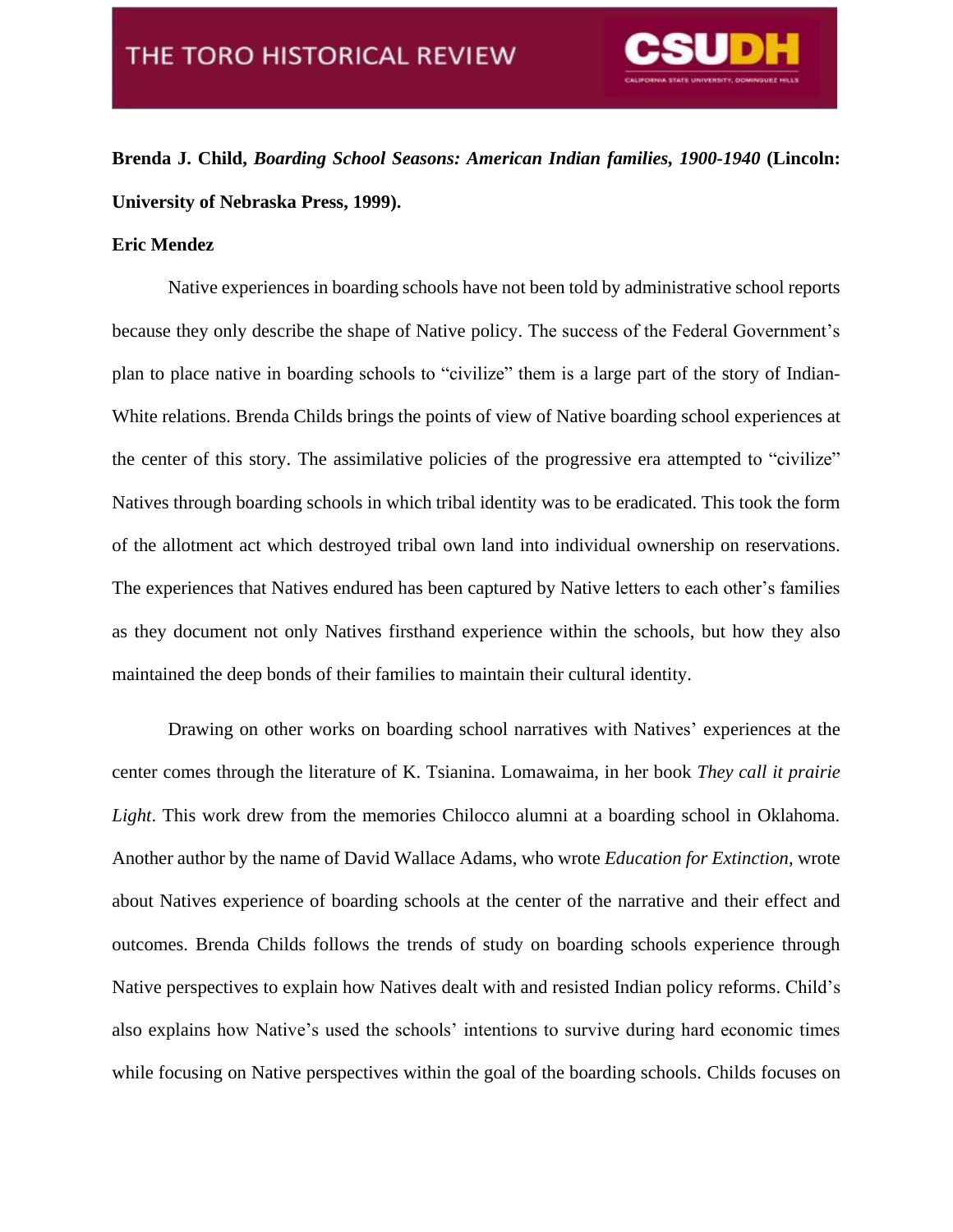two boarding schools which are Flandreau boarding school and the Haskell Institute. The boarding school experience is told from the perspective of the Ojibwe, who mainly attended these schools. The very distinct aspect of her study is the use of letters among Native families while Native children were in boarding schools. Through these letters, Childs reveals the Native perspective of the Native boarding school experience. Childs argues that the schools were designed to separate Indian families, dilute the influences of home, and impose a new set of cultural values. Ironically these designs helped Ojibwe families survive hard times and economic depression. The promises that the school offered like food, shelter, and a useful trade provided the means for motivation. Due to the letters that Natives sent from boarding schools to their families, were not entirely cut off from the cultural support of Ojibwe society and is why generations of Ojibwe youth maintained their cultural identity. The other cultures that the Ojibwe people interacted with at the schools was a reason why they were able to maintain a sense of their Native culture.

The U.S reform policies to eliminate Native cultural identity during the late nineteenth century was a part of the attempt to "civilize" the Indian and enforce assimilation through breaking up tribal environments and their land. The boarding school and its policy came from an Indian prison and the template was created to eradicate a sense of identity within Natives so they could become new people. The Ojibwe people whose lands were being diminished could not afford the environmental destruction and their lives were changed in result of the policies and the educational programs designed to ensure allotment success. These assimilation practices dismantled Ojibwe economies and their cultural education. The boarding schools were a part of this process of assimilation which caused problems for Indians while also offering a solution to crucial dilemmas. Natives found the schools useful and turned to them for-help while being under economic hardship caused by the assimilative polices of this era. Through the letters that Childs examined, she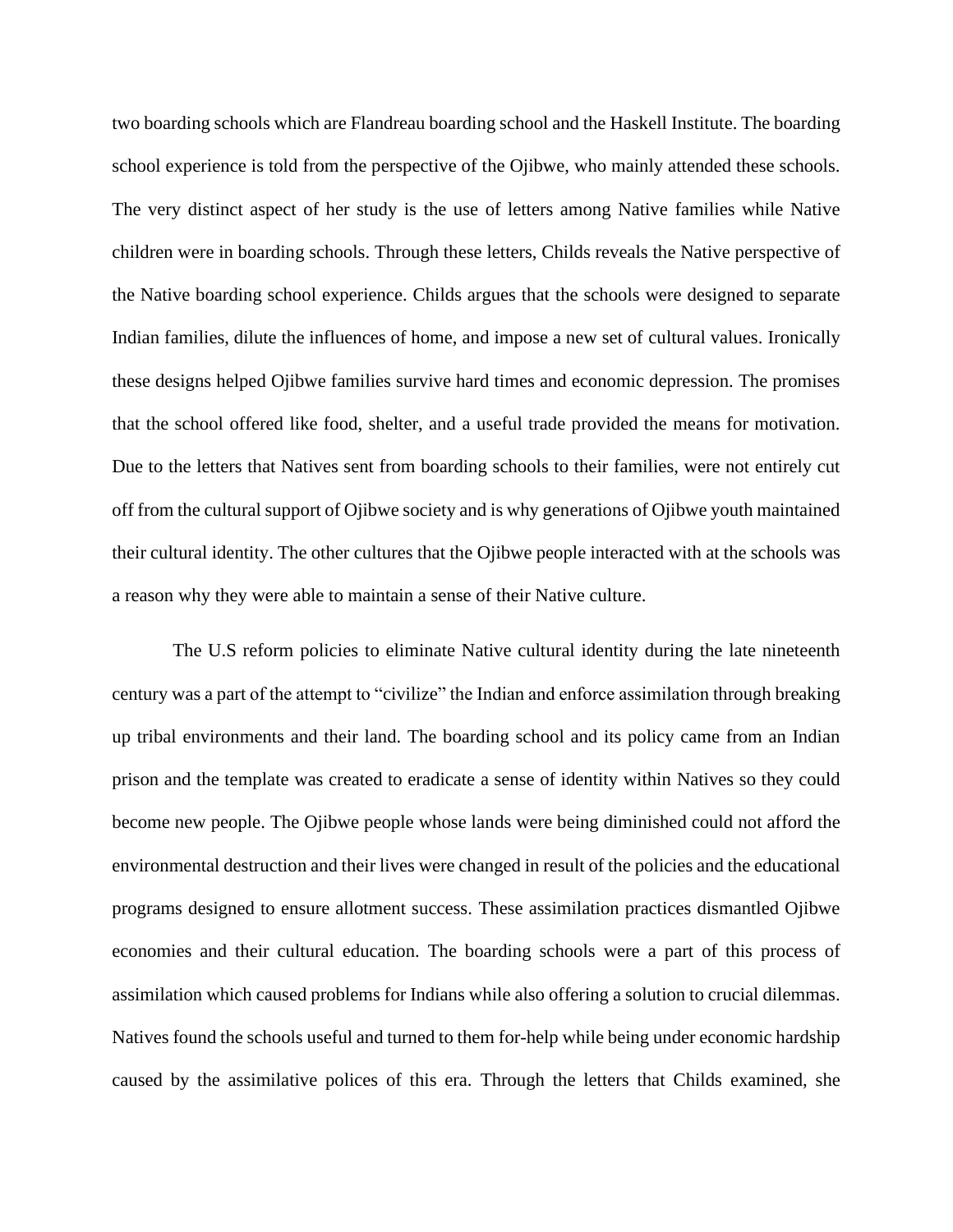determined homesickness to be a common concern among Natives and their families. Superintendents did not acknowledge homesickness as a valid reason to send students home knowing they would not come back. Parents were not informed to when their children could visit. A valid reason for students to return home would be to help maintain the work needed for the family. These letters that were written to one another helped to maintain family connections and "parents strongly opposed having their children at school during vacations and often mourned the times they would not be home to partake in traditional seasonal activities." i The letters reveal that homesickness was common although through letters, families were able to maintain cultural identity as Natives used the schools for their children's future. Disease among Native students was constant as administrators increased enrollment of sick students for salaries of the schools which endangered Native students greatly. Natives knew that boarding schools were associated with death as diseases flourished in classrooms, "Officials in the Indian office and in education made the connection between boarding schools and the spread of tuberculosis much more slowly than American Indians had."ii The letters that parents sent to their children show the level of anxiety that was created because of the policies that brought sick students along with the healthy student body. Natives were able to maintain their cultural identity with ties to their families through letters. The vocational training that Natives received at the school was perceived as useful to Natives as "throughout the boarding school era, Indian parents and students hoped education would provide them with the skills to earn a living in order to cope with reservation conditions."<sup>iii</sup> As schools tried to eliminate their tribal identity and influence of their parents, they were promised a trade in return. With girls receiving intense domestic science education and guys receiving different trades "Indian students in government boarding schools were constantly bombarded with the notion that they were best suited for menial labor."<sup>iv</sup> Natives who participated in outing programs took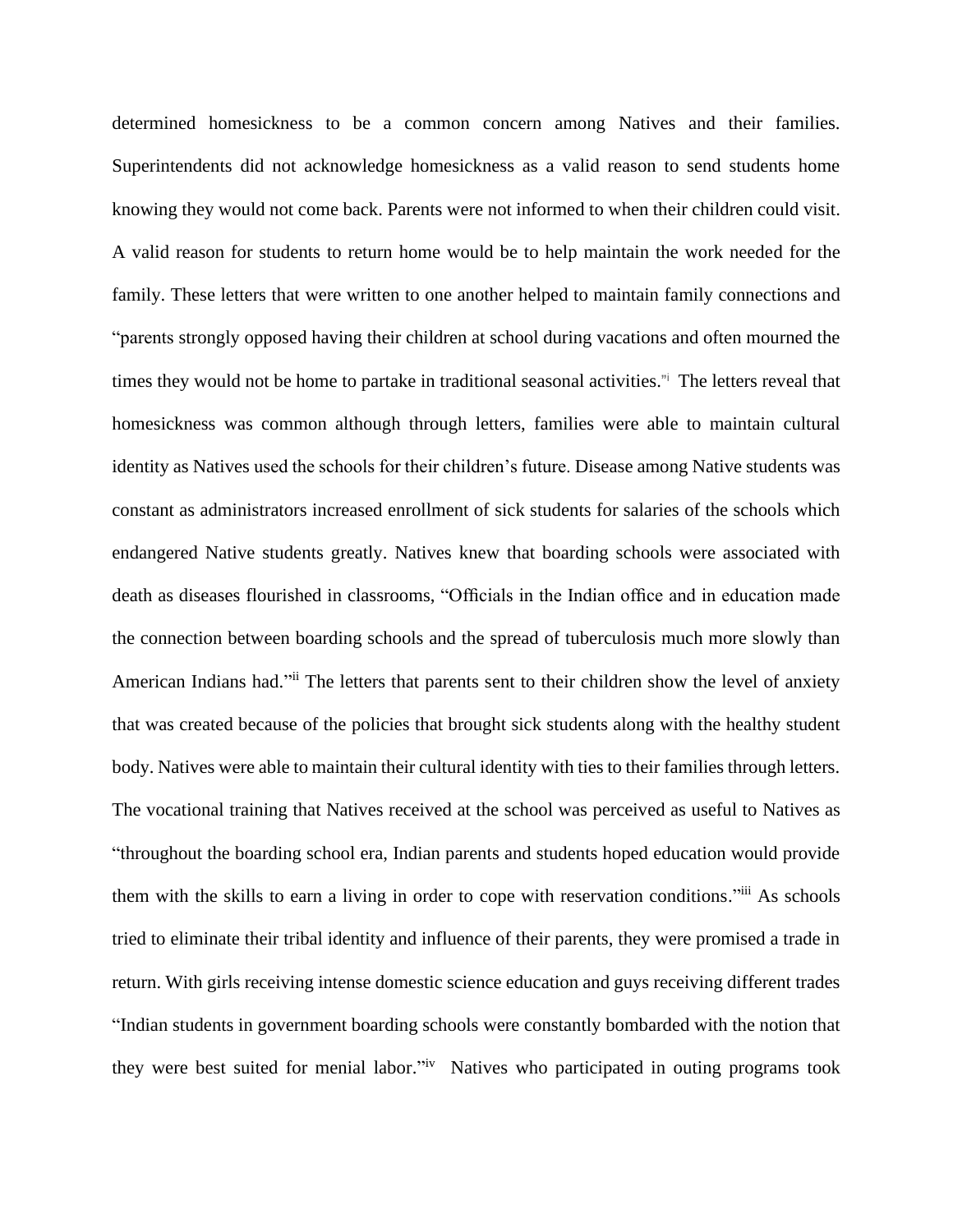usefulness from the school which was an introduction into the labor market. Students also learned from the hours of labor put into the school. These changes were considered useful as older patterns of Native life were not permitted or irrelevant. The use of letters provides natives perspective to their experiences while enduring the school and maintaining the connection to their families to keep their cultural identity.

Childs is at her best when discussing Native perspectives to boarding schools and how they perceived policies aimed at eradicating their cultural identity. She is also at her best when describing how Natives maintained their cultural identity through connecting with family members through letters, the problems that were perceived by Natives due to assimilative policies in the boarding schools, and how Natives viewed the institutions to provide solutions to their most crucial dilemmas. The research would have been well-served with a deeper analysis of the amount of success that Natives achieved once they left the boarding schools. This analysis would have shown not only the direct impact that the schools had on Natives when they left, but also the effects it had on their tribal community when they returned home. This examination would show how Natives implemented what they learned to benefit their community as older ways of life disintegrated while tribal identity remained.

The book is great because it identifies Native perspectives of boarding schools since it portrays Natives with a three-dimensional human element rather than a focus on administrative polices and their goals for Natives. It is also great because it examines the effects that policies had on Natives through their perspective, and how it affected them from their own vision. The book is also great because it demonstrates how Natives found the schools useful due to the situation they were put in. I would recommend this book to undergraduate and graduate level students intending to study Native history and Native boarding schools. This book is also recommended to students